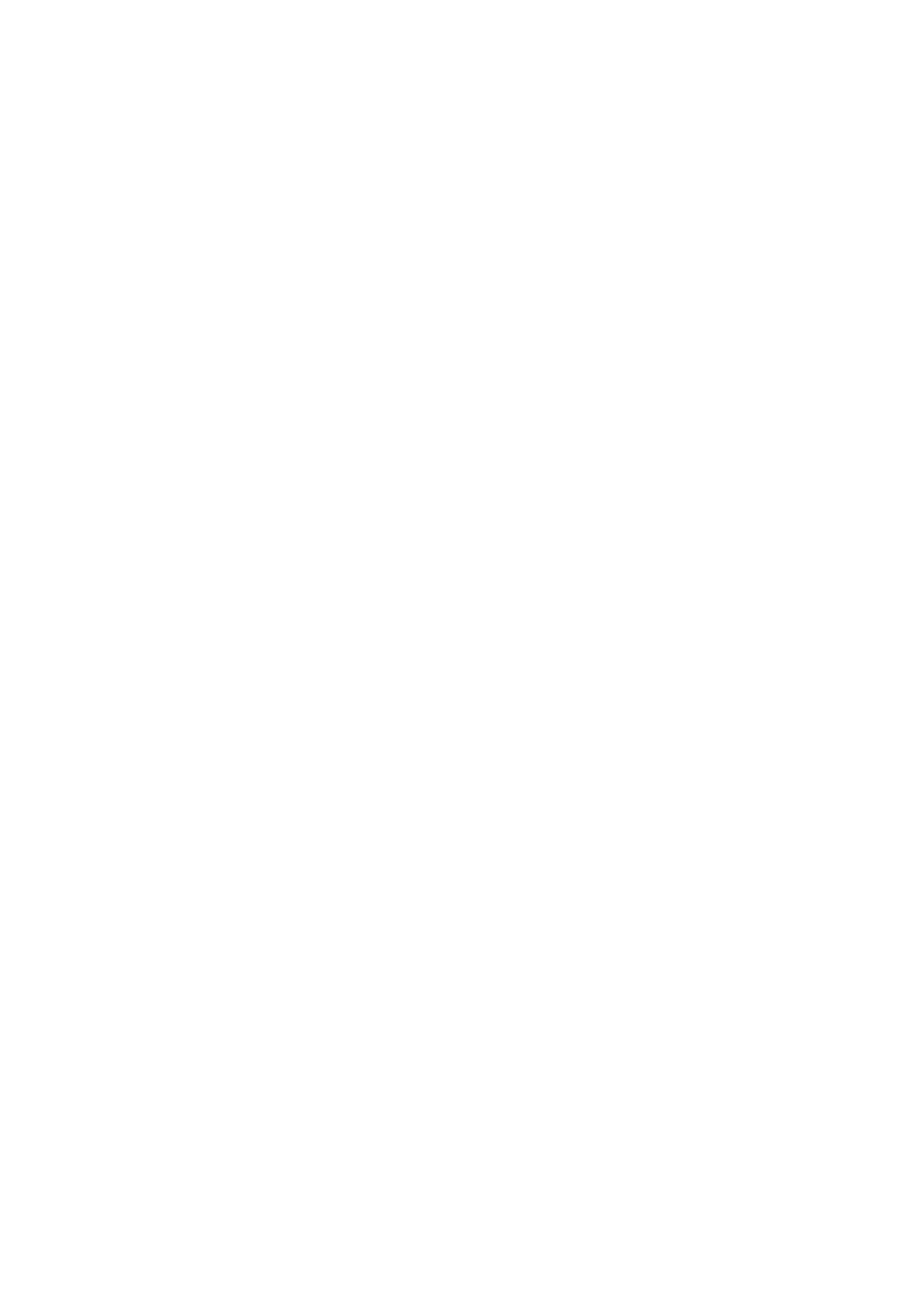### **IMPORTANT INFORMATION**

# **If you do not follow the instructions for use your test results may be inaccurate and your warranty may become void.**

For the most accurate results, it's important to wait at least 20 minutes after smoking, eating or drinking before testing. This is a universal principle for all breathalysers, not just yours. The reason being is that if you have recently consumed alcohol, the residual alcohol in your mouth is very high and can cause a false reading. Additionally, waiting 20 minutes allows the alcohol to be absorbed from your stomach into your bloodstream, contributing to more accurate test results.

### **PARTS OF YOUR BREATHALYSER**

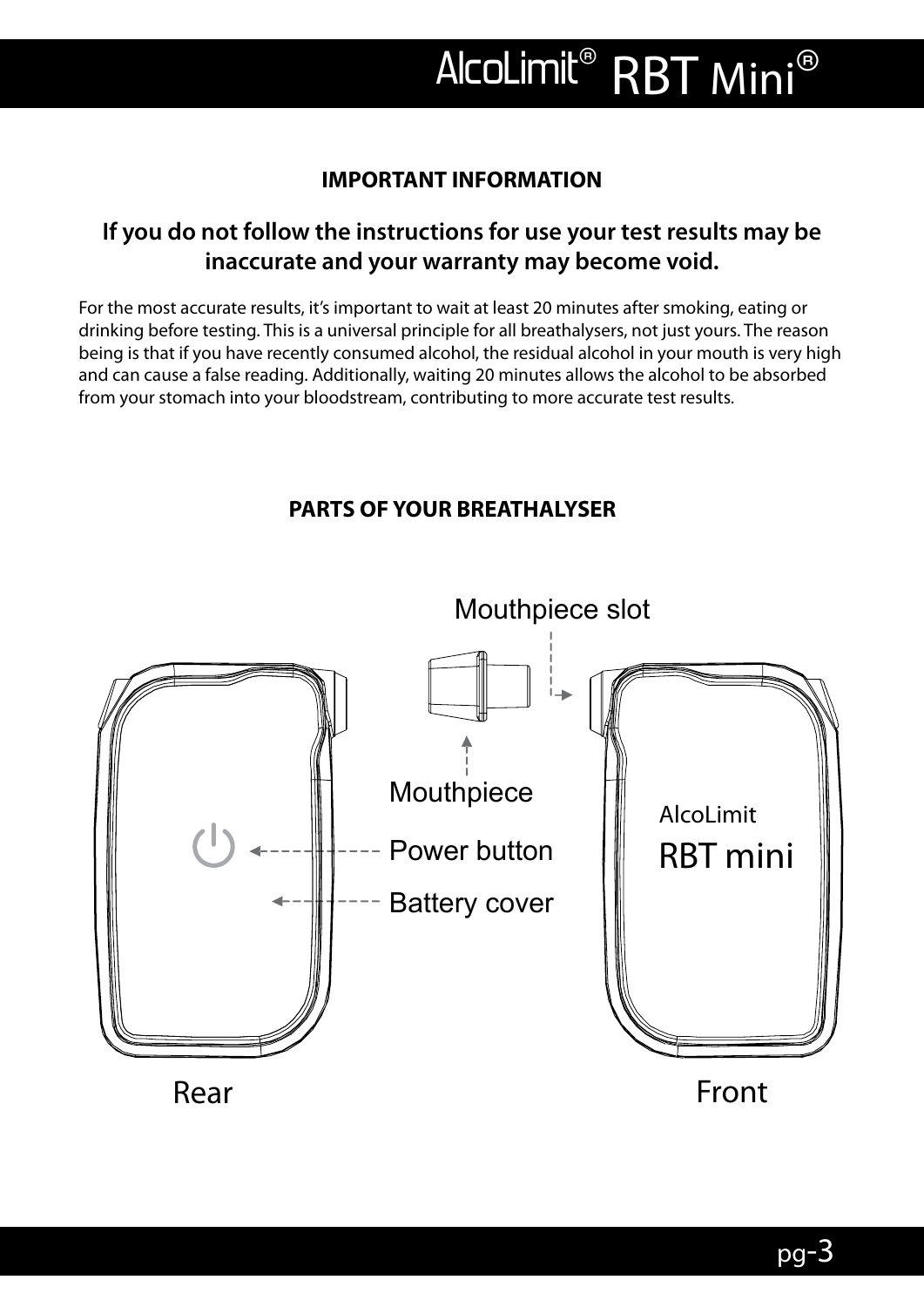### **SPECIFICATIONS**

| <b>Recommended Usage</b>    | Personal                                                             |  |
|-----------------------------|----------------------------------------------------------------------|--|
| Sensor Type                 | <b>Advanced Electrochemical Fuel Cell</b>                            |  |
| Accuracy                    | $+/-$ 0.005%BAC at 0.050%BAC                                         |  |
| Range %BAC                  | $0.000 - 0.400$                                                      |  |
| <b>Display</b>              | Stand alone or via mobile device                                     |  |
| Warm-up time                | < 10 seconds, may vary depending upon<br>the previous %BAC measured. |  |
| <b>Breath Sampling Time</b> | 5 seconds                                                            |  |
| Housing                     | <b>Shock Resistant Plastic</b>                                       |  |
| Weight                      | 43 grams                                                             |  |
| <b>Power Source</b>         | 1 x AAA alkaline battery                                             |  |
| Dimensions                  | 41.5 mm x 68 mm x 16.9 mm                                            |  |
| Warranty                    | 12 Month Limited Warranty                                            |  |
| <b>Recalibration Period</b> | 12 months or 500 uses, whichever comes<br>first                      |  |
| Mouthpieces                 | Disposable - 3 included                                              |  |

*Specifications are subject to change for the purpose of product improvement.*

For all after-sales service and enquiries please contact the manufacturer:

#### **AlcoLimit Breathalysers Pty. Ltd.**

P.O. Box 1106 Manly, N.S.W. 1655 Australia **Ph: 1300 667 661** or +612 9939 3077 (from mobiles and overseas) Website: www.alcolimit.com.au Email: sales@alcolimit.com.au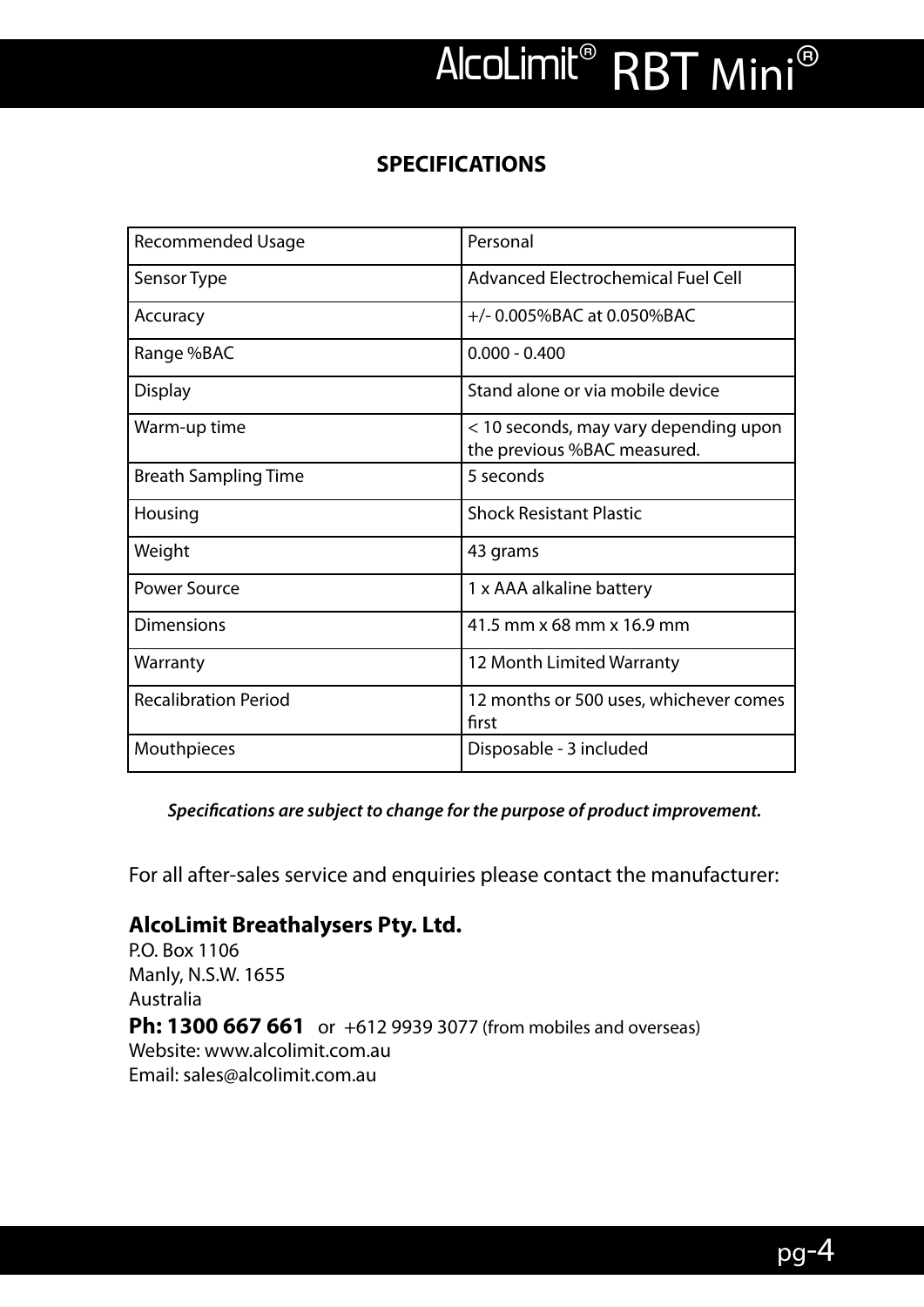# **INITIAL SET-UP**

# *Install the Batteries:*

Slide the cover on the rear of the unit upwards. Install 1 x AAA ALKALINE battery checking the polarity is correct. DO NOT USE carbon or any other non-alkaline batteries.

Replace the battery cover by inserting the lugs into the holes and sliding the cover downwards.

# *Install the App.*

### *This process must be completed once for every mobile device you wish to use/ pair your breathalyser with.*

**STEP 1.** Download the Alcofind Mobile App from the App Store onto your mobile device.

To access a quicklink visit: www.alcolimit.com.au/software



 Check compatibility first! The app only works on the following devices: iPhone 4S or later running iOS 7 and above Android devices running OS 4.3 and above

- **STEP 2.** Go to 'Settings' on your mobile device and make sure Bluetooth<sup>®</sup> is switched on. Pairing takes place within the Alcofind App, but Bluetooth® must be switched on in 'Settings' first.
- **STEP 3.** Open the app and select language and measuring unit eg: %BAC. To adjust these later go to the Settings button in the bottom menu.
- **STEP 4.** Press and hold the Power Button on your RBT Mini Breathalyser for two seconds until the blue, green and red lights illuminate, then release. Powering it on will allow it to be discovered.
- **STEP 5.** The blue LED light will blink while it is connecting. Once successfully connected the red and green lights light up and your app will show START TEST.
- **STEP 6.** For the first use you will need to enter the PIN code 000000.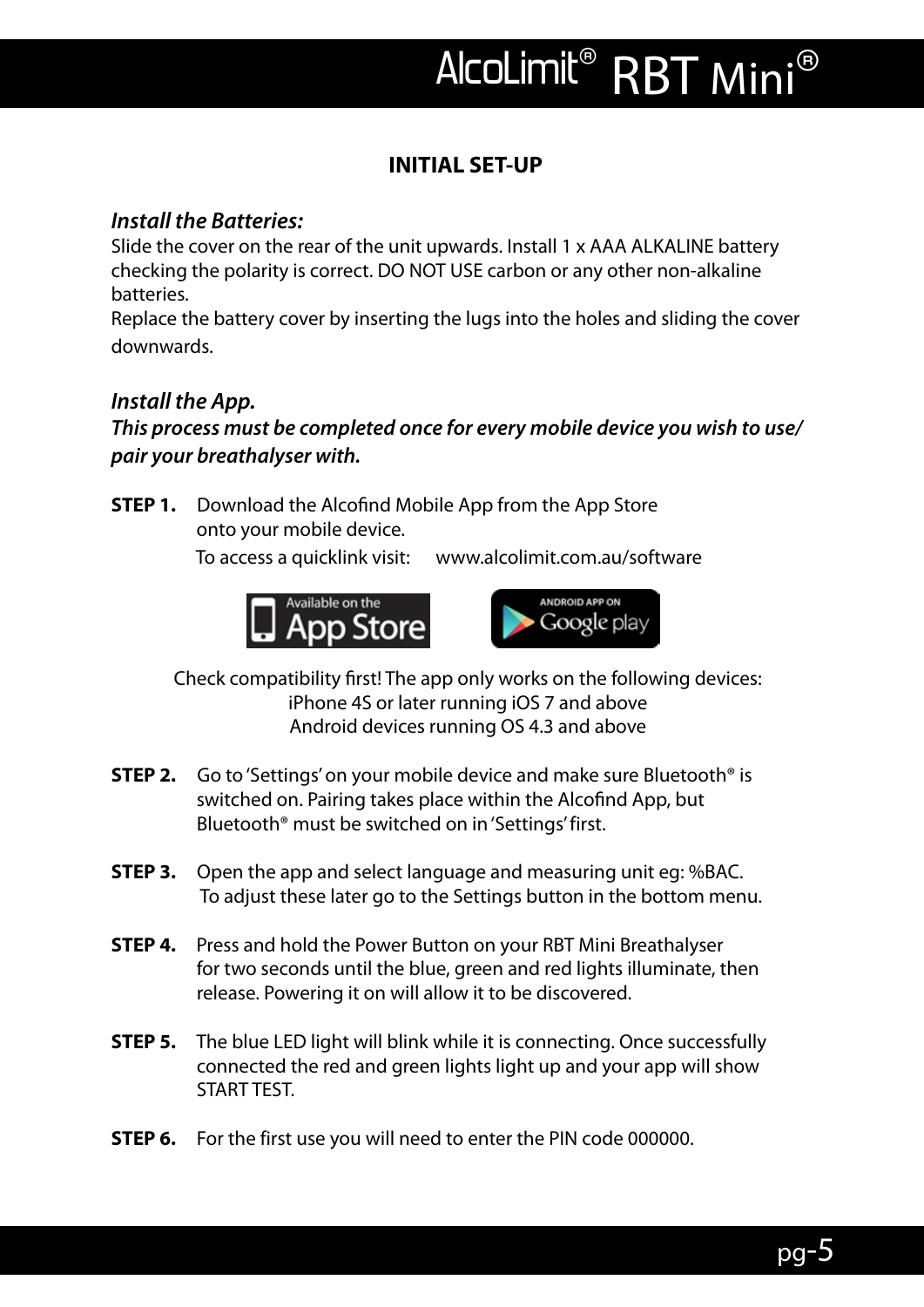**STEP 7.** Press the Cog/Settings symbol in the bottom right. Select your "Limit Line."

 In 'Stand alone' mode this is the level at which the red light will illuminate to show you are over your designated level. Below this level the green light will illuminate.

 TURN ON Sound and TURN ON Camera, if you would like the app to take your photo while testing.

# **PERFORMING A BREATH ALCOHOL TEST**

#### **STEP 1.**

Ensure you have waited *20 minutes* since your last alcoholic drink. Insert a new mouthpiece into your AlcoLimit RBT Mini Breathalyser and press the power button ON.

### **STEP 2.**

Open the Alcofind app and press 'START TEST'.

Select the User. You can have 2 user's data saved separately. Historical data can be viewed by pressing on the graph icon at the bottom of the screen.

### **STEP 3.**

The AlcoLimit RBT Mini will warm up to a count of 100. At 95 take a deep breath and prepare to test.

START BLOWING will appear on the screen when it is ready.

### **STEP 4.**

Blow into your AlcoLimit RBT Mini Breathalyser with a strong consistent breath. It will take about five seconds. You should hear/feel the fuel sensor pump click, indicating it has received enough air-flow. 'ANALYZING' will appear on the display.

### **STEP 5.**

Once your AlcoLimit RBT Mini Mobile Breathalyser has analysed the sample, it will send the reading to your mobile device and your %BAC reading will appear on the display (along with your photo if the camera is set to ON).

If an insufficient breath sample is taken an error message will appear on the screen. Press OK to retest. The result will be marked as a 'D' in the results graph.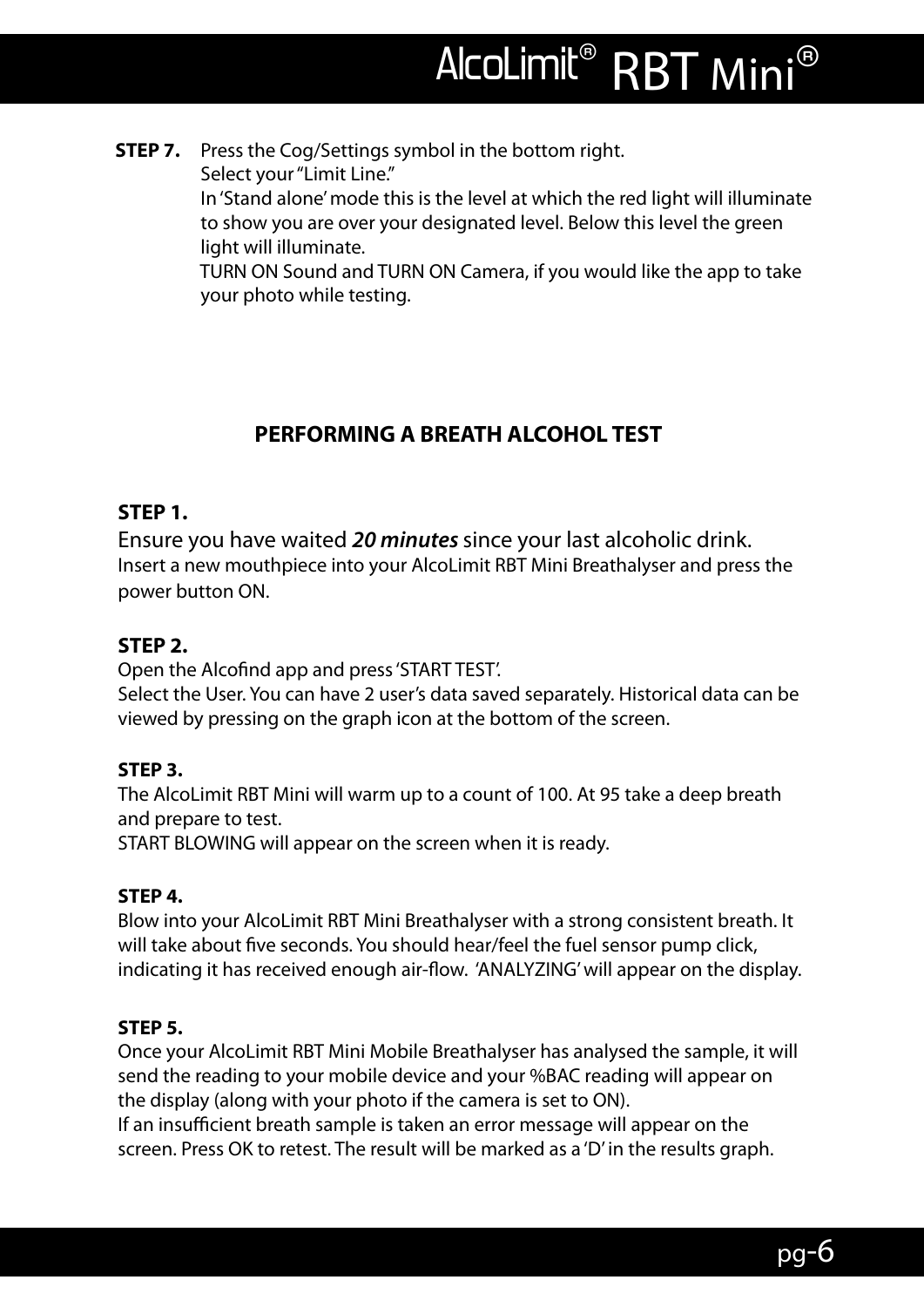#### **STEP 6.**

On this screen the app enables you to make a memo which is viewable with test results from the Graph icon and the test results can be shared via Text message, Facebook, or Twitter.

### **STEP 7.**

Tap either "Retest" or "BAC level" on the app (or press Power button on the AlcoLimit RBT Mini breathalyser to test again without selecting a user. If you want to start test again from the beginning, tap the Home Icon in the bottom menu.

#### **STEP 8.**

Press and hold Power button on the AlcoLimit RBT Mini breathalyser for 2 seconds to turn it off when you have finished testing.

NOTE: The device will turn off automatically if the device is not in use for 2 minutes. If you exit the app while the device is working with the app, all Blue, Red and Green LEDs on the device will flicker together. Press Power Button on the device to restart.

### **Operation without App (Standalone mode)** :

NOTE: To activate Standalone mode, you have to pair the AlcoLimit RBT Mini breathalyser with the app and set "Limit Line" first. (Pair with the app and go to the setting on the app to set "Limit Line".)

Once "Limit Line" is set, the set value will be sent to the AlcoLimit RBT Mini breathalyser, and the test result in Standalone mode will be displayed with indications of Red or Green LEDs according to the set value of "Limit Line". (After setting the value of "Limit Line", you need to select Home by tapping the Home Icon at the bottom menu on the app in order to save and transfer the set value to the AlcoLimit RBT Mini breathalyser.)

*NOTE: If the battery is low or the device is in unacceptable temperature range, all Blue, Red and Green LEDs will flicker together. Replace with a new AAA alkaline battery or try again after the device has reached a temperature within the operating range (5-40 °C).*

#### **STEP 1.**

To turn on the AlcoLimit RBT Mini breathalyser, press and hold Power button for a second until the Blue, Green and Red LEDS appear on the device.

#### **STEP 2.**

If the app on your smartphone is off and there is no pairing signal from the app, the device will move into the Standalone Mode and starts the warm-up automatically. A Blue LED keeps blinking until the warm-up process is completed.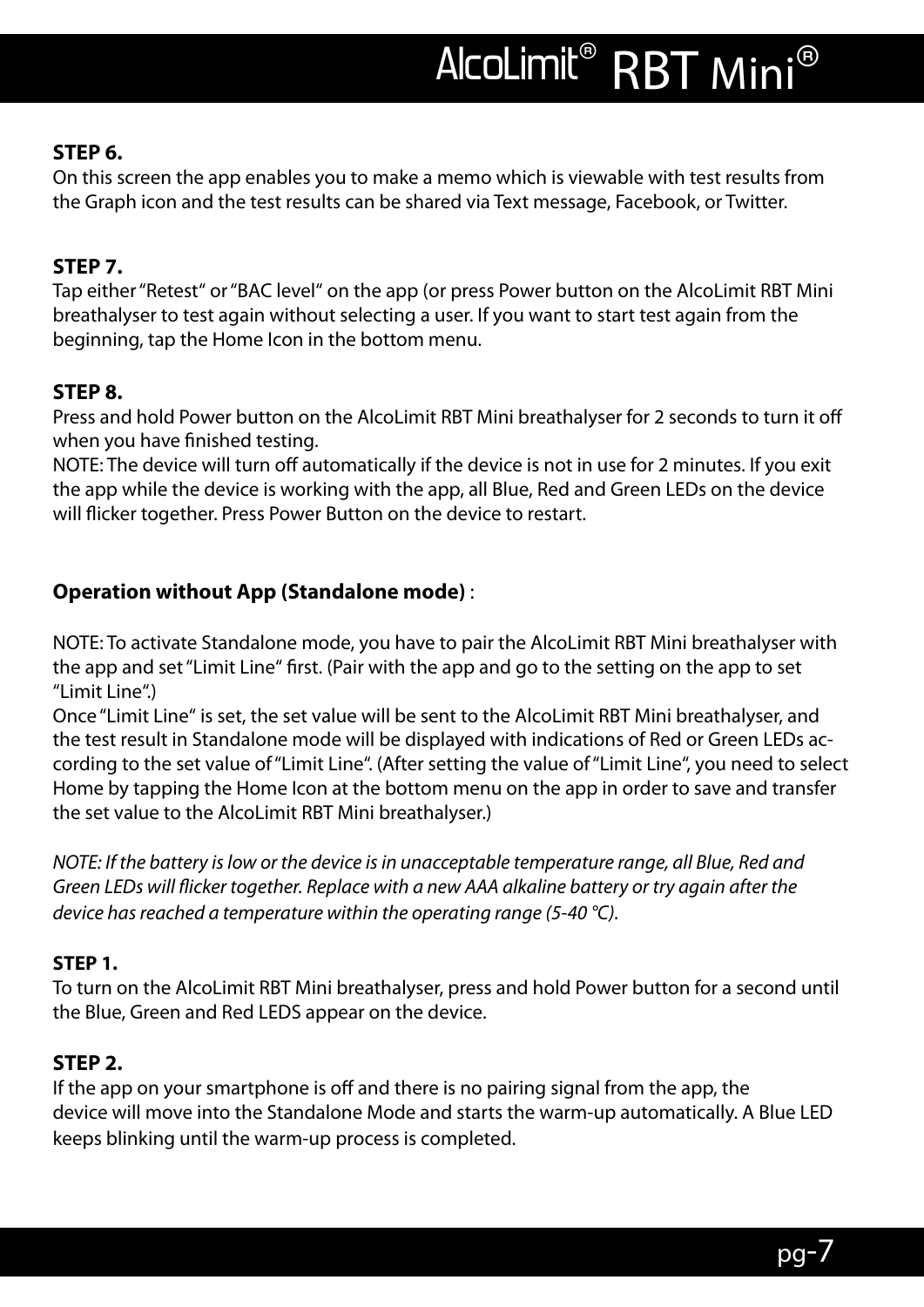NOTE: If the device doesn't have the set value of "Limit line", all Blue, Red and Green LEDs will flicker together after the warm-up process. Pair the device with the app and set "Limit Line" on the setting menu of the app. If you turn on the app on your smartphone while using the device in the Standalone Mode, the device will move into the App Mode and start pairing automatically. (If you turn on the app while the device is in the blowing or analysing process in the Standalone Mode, the device will move into the App Mode after completing these processes.)

#### **STEP 3.**

When the Blue LED stops blinking and remains on, it means the device is ready to perform a test. Take a deep breath and blow for 5 seconds into the mouthpiece until the Blue LED disappears.

If a sufficient breath sample is taken correctly, Green and Red LEDs will blink in turns and the test result will be displayed in a few seconds. NOTE: If an insufficient breath sample is taken, blue, red and green LEDs will flicker together. Press Power button to retest.

Test results will be displayed with indications of Red or Green LEDs according to the set value of "Limit Line" as follows.

For example, if you set the "Limit Line" as 0.05%BAC, it will show the GREEN light for readings below this level and the RED light for readings above ths level.

Press Power Button to retest.

#### **STEP 4.**

Press and hold the Power button on the AlcoLimit RBT Mini breathalyser for 2 seconds to turn it off when you have finished testing.

NOTE: The device will turn off automatically if the device is not in use for 2 minutes. If you exit the app while the device is working with the app, all Blue, Red and Green LEDs on the device will flicker together. Press Power Button on the device to restart.

NOTE: The AlcoLimit RBT Mini breathalyser saves up to 30 test results and the oldest test results will be deleted automatically if the memory is full. Once the AlcoLimit RBT-mini breathalyser pairs with the app, the saved test results will be sent to the app, and at the same time the saved test results will be automatically deleted from the AlcoLimit RBT Mini breathalyser. All transmitted test results are viewable from the Data Icon at the bottom of the app menu. (In the graph, the transmitted standalone test results will be shown as "D".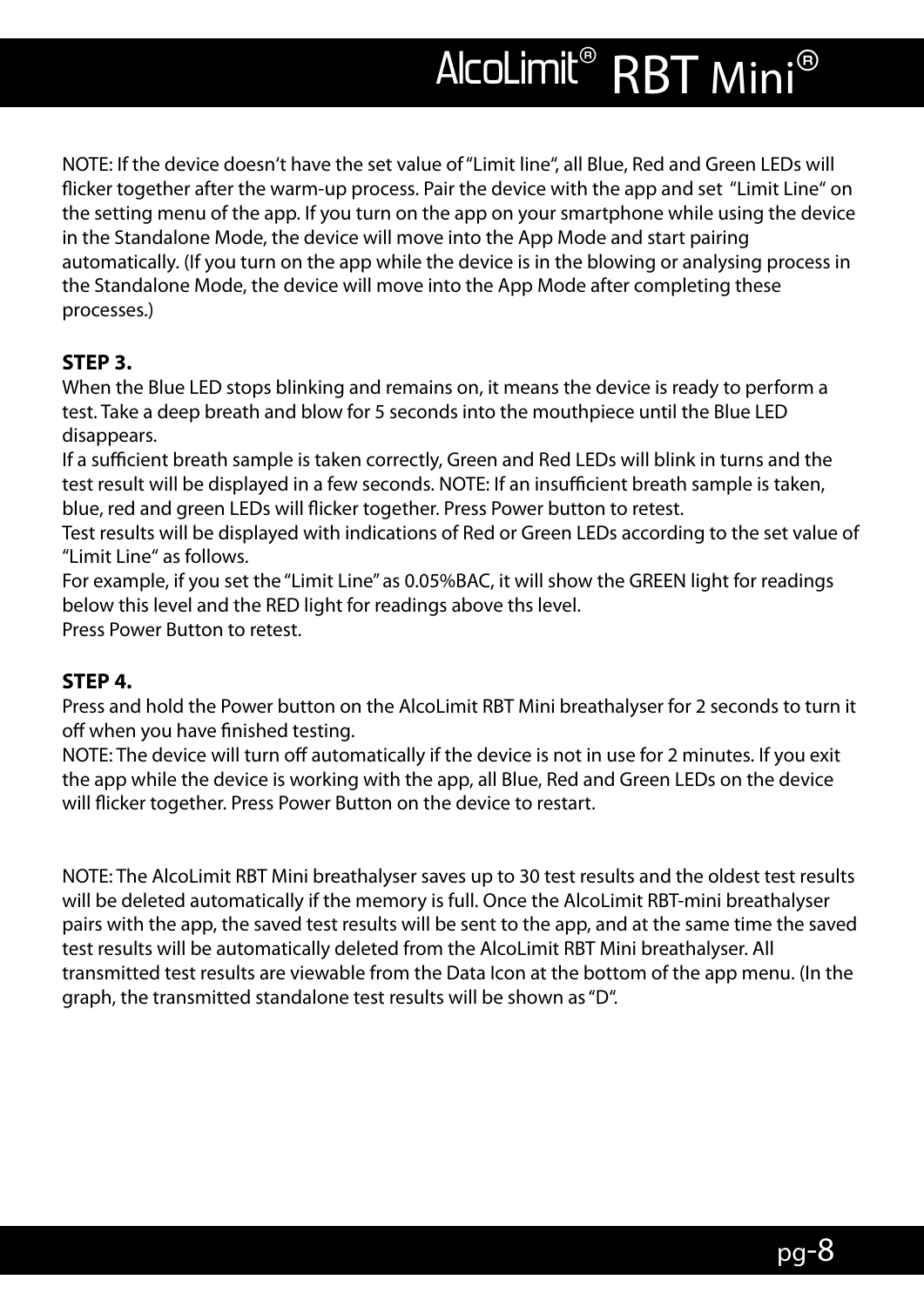# **TROUBLESHOOTING GUIDE**

| Problem                                                                   | <b>Solution</b>                                                                                                                                                     |
|---------------------------------------------------------------------------|---------------------------------------------------------------------------------------------------------------------------------------------------------------------|
| My AlcoLimit RBT Mini Breathalyser<br>won't connect with my mobile device | The AlcoLimit RBT Mini Breathalyser requires the<br>following specifications to connect and operate<br>correctly:                                                   |
|                                                                           | - Bluetooth 4.0 (for connectivity)                                                                                                                                  |
|                                                                           | Plus one of the following or a later version:                                                                                                                       |
|                                                                           | - iPhone 4S or later running iOS 7 and above<br>- Android devices running OS 4.3 and above                                                                          |
|                                                                           | Check these specifications are available on your<br>device.                                                                                                         |
|                                                                           | Ensure Bluetooth is turned on in the device settings.                                                                                                               |
|                                                                           | If so, then restart both the device and the AlcoLimit<br>RBT Mini breathalyser and try to reconnect.                                                                |
|                                                                           | Check your battery level is not low. Replace battery<br>if needed as this can affect the strength of the blu-<br>etooth connection.                                 |
| My AlcoLimit RBT Mini Breathalyser<br>won't turn on                       | The battery may be flat. Replace the battery with<br>1 x AAA alkaline battery. Use good quality batteries as<br>generic brand batteries may not have enough charge. |

# **IMPORTANT INFORMATION**

This device is tested as a 0.05% BAC device (0.05%BAC is equal to 0.05grams of alcohol per 100ml of blood). AlcoLimit RBT-mini Breathalyser has a range of 0.000-0.400 %BAC.

If you are not using the device regularly the sensor can dry out. Use the cevice at least once per month to maintain the sensor. Prior to testing after storage, use the device 3 times before performing your actual test in order to re-moisten the sensor.

*PLEASE NOTE: Alcohol vapour on your breath will cause a higher reading. We recommend having a glass of water prior to testing and waiting at least 20 minutes after your last drink for accurate results. Not waiting the required 20 minutes will saturate the sensor unnecessarily and may cause sensor damage. This is not covered under your warranty. Please always wait 20 minutes after consuming any alcohol to avoid this problem.*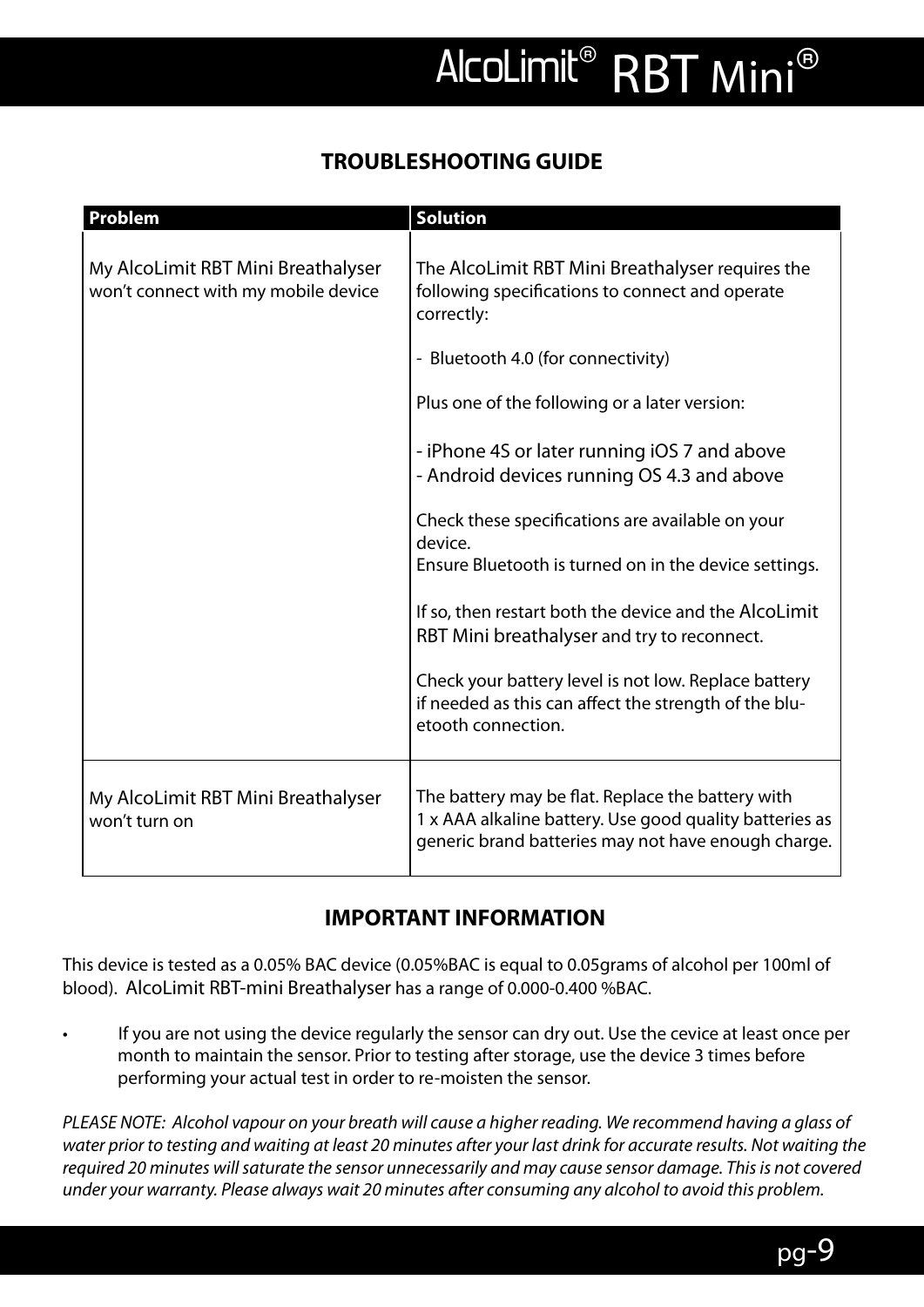# **WARNINGS (Please read carefully)**

- • Closed rooms with poor ventilation, pollution, smoke or air conditioning may delay the time for resetting between tests.
- Avoid testing in the presence of any substances that contain methyl alcohol, isopropyl alcohol or acetone. These substances may interfere with the results of the test.
- Not waiting at least 20 minutes after your last alcoholic drink will cause inaccurate readings, and if you continue to misuse ALCOLIMIT this way you will damage the sensor beyond repair (not covered under warranty). Have a glass of water or other non-alcoholic beverage to minimise alcohol vapour in your mouth as the vapour can cause a higher reading.
- Retest 2-3 times to obtain a reliable test result. We suggest you then wait a further 10 20 minutes and retest to check that your level has stabilised and not increased.
- Blood alcohol concentration can continue to rise for up to 2 hours after the cessation of drinking. If the reading is close to the limit it is advised to wait a further 10-20 minutes and re test to determine whether your %BAC has stabilised.
- It can take 10 hours or more to return to a zero reading after a high blood alcohol level has been reached. A further test should be carried out later in the day or the following morning.
- If you are taking ALCOLIMIT overseas or using it at a different altitude please be aware that the calibration may be affected.
- Do not blow cigarette smoke or liquid into the tester.
- Alcohol affects each individual differently depending upon many factors; type of alcohol, muscle mass, weight, full or empty stomach, immune system, gender, regularity of drinking.
- Those with diabetes may find they can drink large volumes of alcohol yet still read 0.00%BAC. This does not mean your ability to drive is not impaired.
- Do not use ALCOLIMIT as a tool to drink and drive. There is no safe level of alcohol consumption before driving or operating machinery.
- The only true indication of your Blood Alcohol Concentration (BAC) is a blood test. The results obtained from a personal breath alcohol tester cannot be used in a Court of Law.

# **STORAGE CONDITIONS**

Keep free from dust, dirt, and small particles as they may clog the sensor. Keep in a cool dry place. Keep out of extreme temperatures. Keep out of reach of children. Keep away from electrical interference. Do not drop, knock or shake.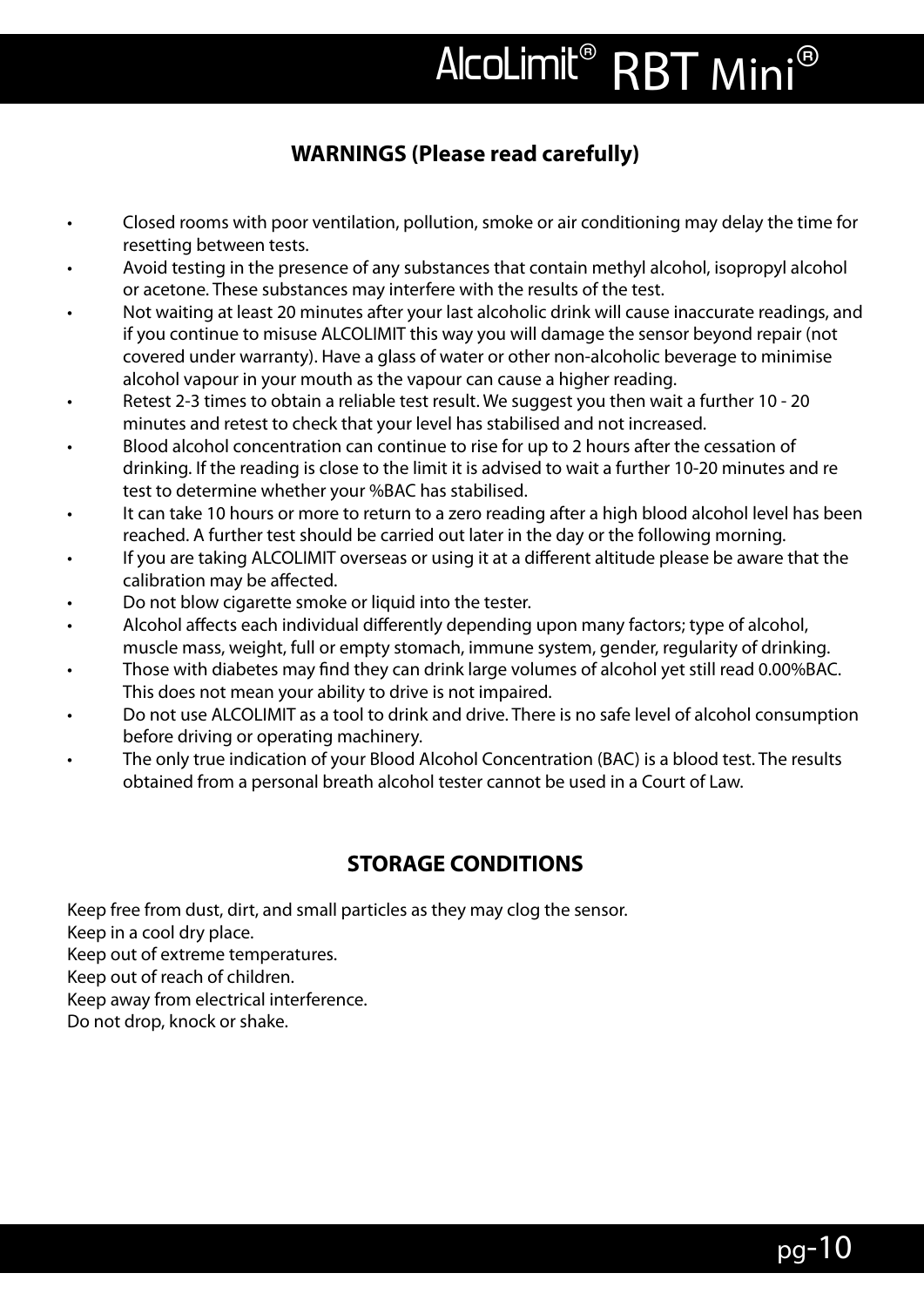# **RECALIBRATION**

The calibration period of AlcoLimit RBT-mini Breathalyser is 12 months or 500 uses, whichever comes first.

A specially calibrated alcohol simulator is used to recalibrate the AlcoLimit RBT-mini Breathalyser and the electronics need to be reset during recalibration, do not attempt to service it yourself.

If you receive erratic or high readings your breathalyser may need recalibration. If you have any doubt about the readings you are receiving from your AlcoLimit RBT-mini Breathalyser then your breathalyser may need recalibration.

Periodic recalibration is required because over time breath alcohol testing devices may drift from their calibration setting even when not used.

Your AlcoLimit RBT Mini Breathalyser is a sensitive instrument. Unlike other electronic devices, your breathalyser shouldn't be ignored for long periods of time. The sensor inside it is delicate and can dry out if left unused for too long. In order to keep it in good working condition, we recommend that you blow into it at least once a month, even if you don't plan on using it. Breathing into the unit regularly keeps the sensor moist and in good working order. Sensors that dry out can sometimes require more frequent calibration.

Professional Calibration by our Technicians:

The recalibration cost includes return postage to you within Australia and NZ via Australia Post. Current recalobration costs are available on our website at www.alcolimit.com.au.

Post your ALCOLIMIT unit to :

*AlcoLimit Breathalysers Pty. Ltd. Recalibrations Dept. P.O. Box 1106 Manly, N.S.W. 1655* 

When posting your AlcoLimit RBT Mini Breathalyser to us you are advised to send it Registered Mail for tracking purposes.

You must include the following:

- your name
- return postal address
- daytime phone no.
- payment
- instruction manual to update service record (optional)

A 'Calibration Request Form' is available for download from our website which indicates all the information we require to perform your recalibration and includes payment options.

If you require a 'Calibration Certificate' please request one at the time of recalibration. These cost \$22 each.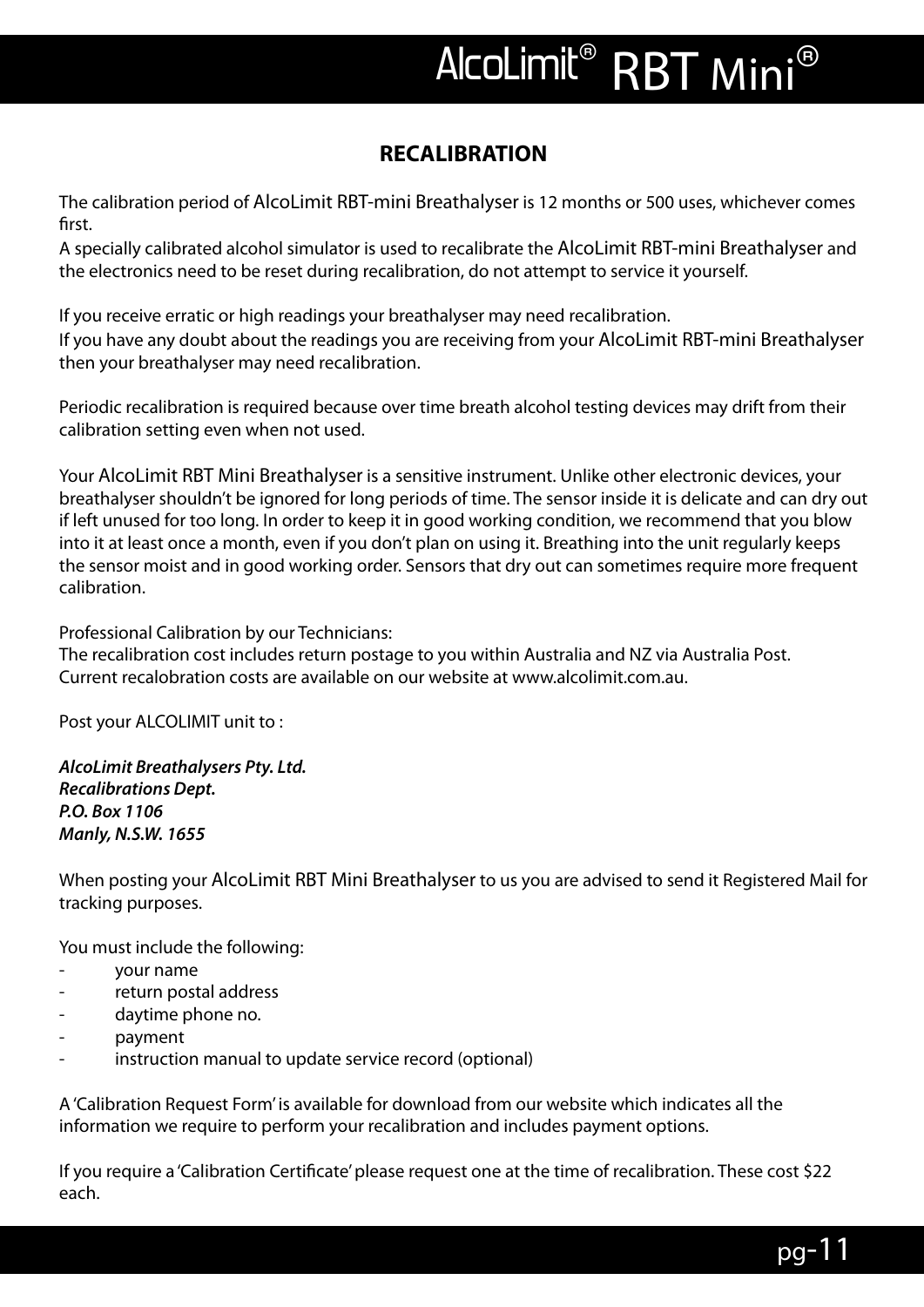#### **You may pay with credit card online via PAYPAL on our 'SERVICING' page at: www.alcolimit.com.au/servicing**

Or you may call us on **1300 667 661** to pay with credit card.

Your unit will usually be returned to you within a week. If you have any questions regarding recalibration, please call us on 1300 667 661.

For NZ Customers we recommend payment via Credit Card due to exchange rate changes.

#### **WARRANTY**

Manufacturer warrants for one calendar year the product to be free from defects in workmanship or materials (excluding calibration) in normal service from the date of purchase. Manufacturer's obligation under this warranty is limited to replacing or repairing the unit if returned along with proof of purchase. This warranty is void if unit has been tampered with, misused, dropped, maliciously damaged or used for any purpose other than that intended.

The cost to return the unit to the manufacturer's service centre is at the expense of the consumer. The consumer is welcome to drop the unit off at our service centre in person. The consumer must contact our customer service centre prior to returning the unit to us to enable our technicians to diagnose the fault over the phone.

Upon returning the unit to our service centre under warranty, should the unit be found not to be faulty, the consumer is liable for the freight cost to return the item to them. Should the unit be found to be faulty the freight cost to return the item to the consumer will be borne by the manufacturer. Our goods come with guarantees that cannot be excluded under the Australian Consumer Law. You are entitled to a replacement or refund for a major failure and for compensation for any other reasonably foreseeable loss or damage. You are also entitled to have the goods repaired or replaced if the goods fail to be of acceptable quality and the failure does not amount to a major failure.

### **DISCLAIMER**

AlcoLimit RBT-mini Breathalyser is recommended as a screening device only. The reading you receive is not legally binding in a court of law, AlcoLimit RBT Mini Breathalyser is to be used only as a guide. The only true indication of your %BAC is a blood test.

Probationary drivers and machinery operators should check with their state authority or employer as to whether a 0.02%BAC or zero tolerance applies to them. We do not recommend driving or operating machinery with any amount of alcohol in your system. Heavy fines and penalties may apply and the presence of alcohol in your system may void your insurance.

The manufacturer gives no warranty, express or implied, as to the ability of AlcoLimit RBT Mini Breathalyser to determine or detect intoxication or to accurately indicate your blood alcohol level.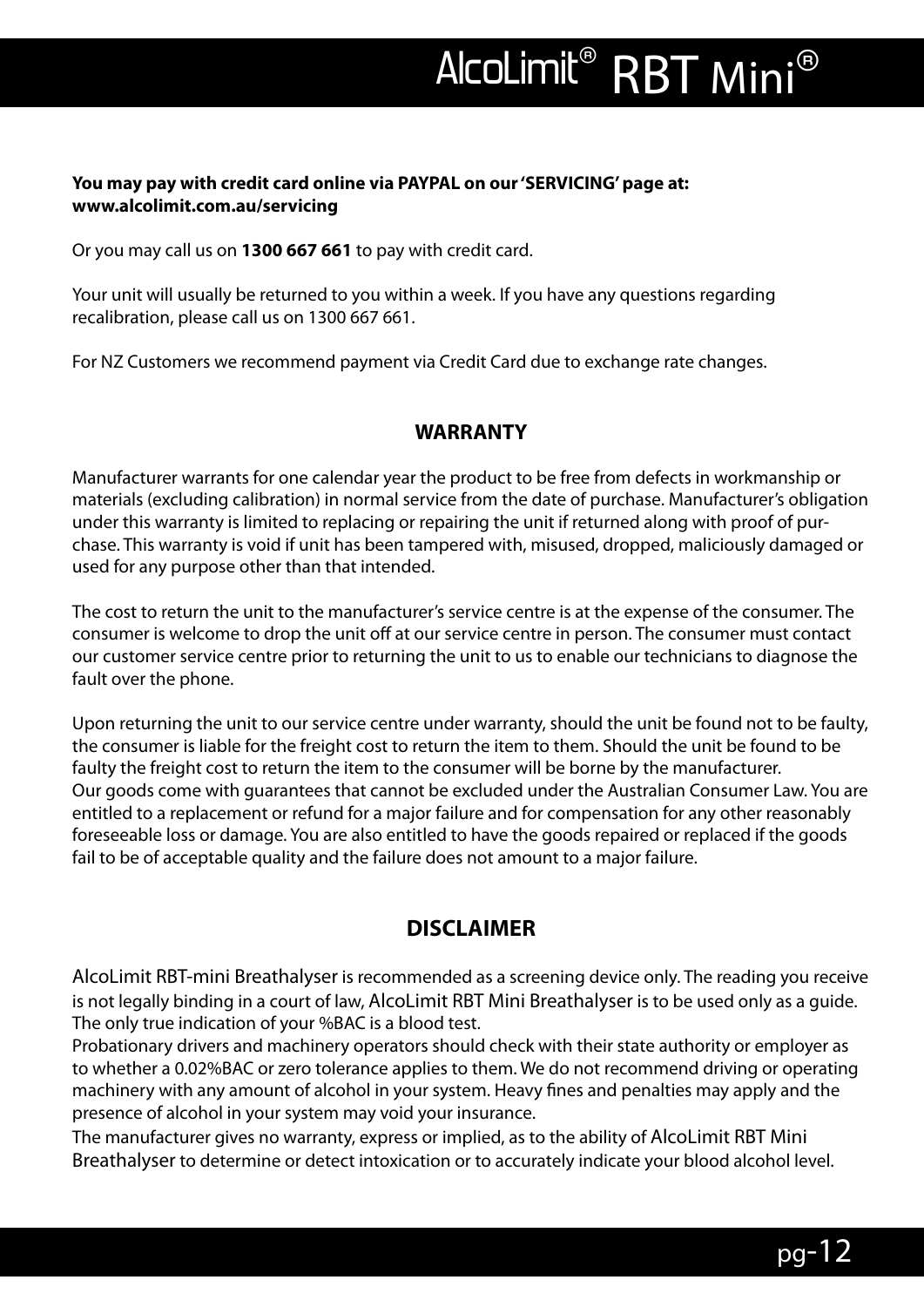# **Disclaimer cont'd**

The manufacturer assumes no responsibility in circumstances where a person who has used the device and received an indication of the presence of alcohol in his/her exhaled breath is later found to be under the influence of or their judgment has been impaired by alcohol; and will under no circumstances be liable for any loss or damage in contract or tort (including negligence) or otherwise suffered by any person arising directly or indirectly from the use of AlcoLimit RBT Mini Breathalyser The manufacturer, importer or distributor takes no responsibility whatsoever for the use of this product for any reason. This product must not be used as a tool for determining whether a person is able to operate a vehicle or machinery. The intake of any alcohol will impair reflexes and judgment to operate motor vehicles and machinery.

For further information on AlcoLimit RBT-mini Breathalyser see our website at **www.alcolimit.com.au**  or call our Customer Service line on **1300 667 661.**

To view other breathalyser models available, see our website: **www.alcolimit.com.au** 

#### **ACCESSORIES AVAILABLE**

Purchase from your local retailer or order online at www.alcolimit.com.au



#### **MOUTHPIECES**

*Pack of 25 Disposable Mouthpieces Product Code: ALCO-111*

*Pack of 50 disposable mouthpieces. Product Code: ALCO-112*



#### **ZIP-UP CARRY CASE**

*Zip-Up Carry Case to hold your breathalyser and additional mouthpieces. EVA water resistant. Available in 3 colours: RED - Product Code: ALCO-086 BLUE - Product Code: ALCO-087 BLACK - Product Code: ALCO-088*